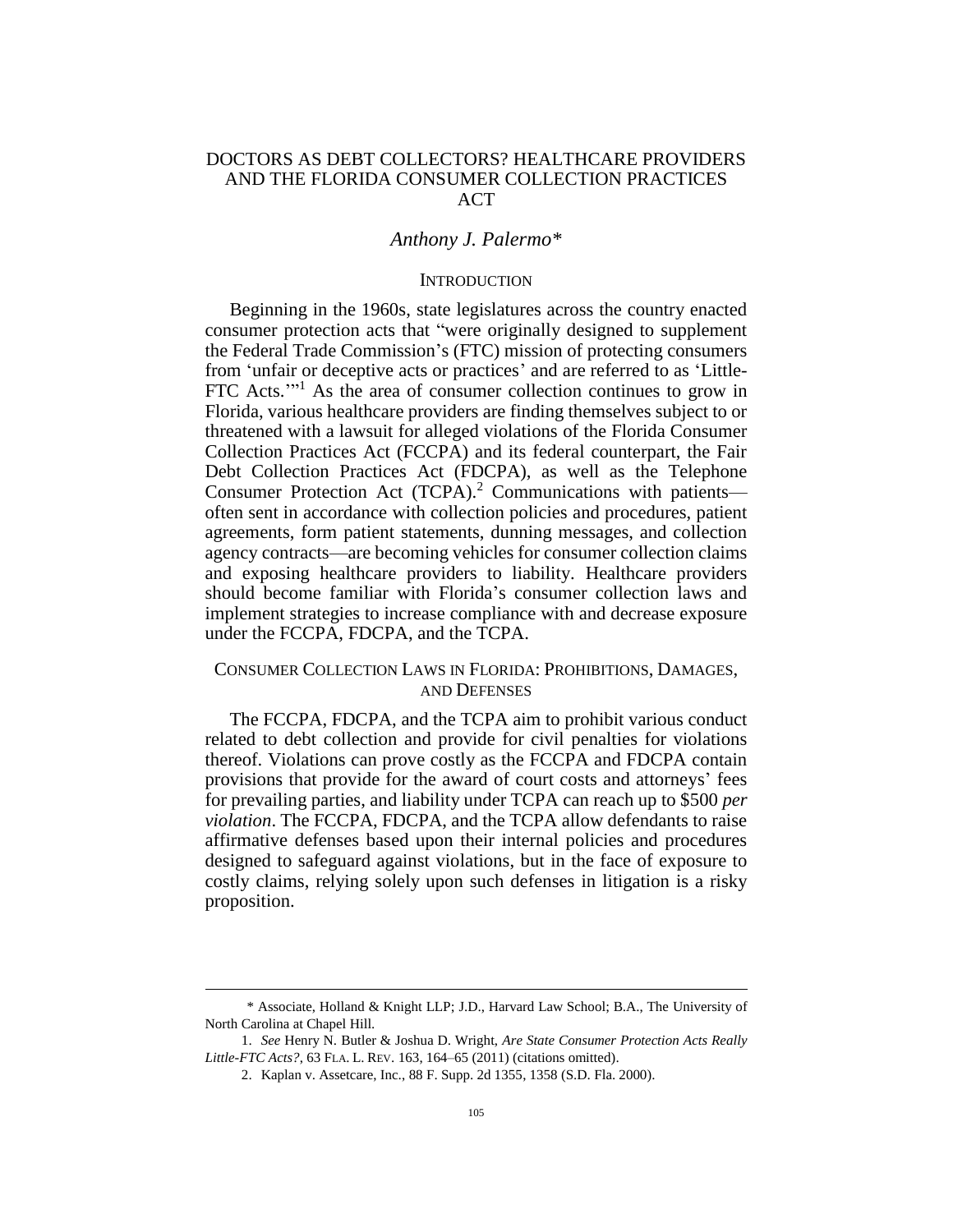### *Florida Consumer Collection Practices Act & Fair Debt Collection Practices Act*

The FCCPA and FDCPA were enacted with similar goals, and the FCCPA requires courts interpreting and applying its provisions to give "due consideration and great weight" to federal case law construing the FDCPA.<sup>3</sup> The "purpose and intent of the FCCPA, like the FDCPA, is to eliminate abusive and harassing tactics in the collection of debts." <sup>4</sup> The FCCPA and FDCPA prohibit any person or debt collector,<sup>5</sup> in collecting *consumer debts,* from engaging in the following practices:

- 1. claiming, attempting, or threating to enforce a debt with knowledge that the debt is not legitimate, or asserting the existence of some other legal right with knowledge that the right does not exist;<sup>6</sup>
- 2. willfully communicating with a debtor or his or her family with such frequency as can reasonably be expected to harass, or willfully engaging in other conduct that can reasonably be expected to abuse or harass: $7$
- 3. communicating with a debtor whom the person knows is represented by counsel with respect to the debt, unless the debtors initiates the communication;<sup>8</sup>
- 4. communicating with a debtor after the debtor notifies the person in writing that the debtor refuses to pay the debt or the debtor requests that the person cease further communicating with the debtor;<sup>9</sup>
- 5. using or threatening force or violence, or using

<sup>3.</sup> FLA. STAT. § 559.77(5) (2010); *see also* Gann v. BAC Home Loans Servicing LP, 145 So. 3d 906, 908 (Fla. Dist. Ct. App. 2014).

<sup>4.</sup> Trent v. Mortg. Elec. Registration Sys., Inc., 618 F. Supp. 2d 1356, 1361 (M.D. Fla. 2007), *aff'd*, 288 Fed. Appx. 571 (11th Cir. 2008); *Gann*, 145 So. 3d at 908–09; *see also* 15 U.S.C. § 1692 (2012).

<sup>5.</sup> The FCCPA applies to any person, while the FDCPA is limited to debt collectors. *Compare* FLA. STAT. § 559.72 (2010), *with* 15 U.S.C. § 1692c (2012). Although the FDCPA does not apply to original creditors by its own terms, one federal judge has still discussed its potential applicability to a health care facility. Bacelli v. MFP, Inc., 729 F. Supp. 2d 1328, 1344–45 (M.D. Fla. 2010).

<sup>6.</sup> FLA. STAT. § 559.72(9) (2010); *see also* 15 U.S.C. § 1692e(5), (7) (2012).

<sup>7.</sup> 15 U.S.C. § 1692d(5), 1692e(8) (2012); FLA. STAT. § 559.72(7) (2010).

<sup>8.</sup> 15 U.S.C. § 1692c(a)(2) (2012); FLA. STAT. § 559.72(18) (2010).

<sup>9.</sup> 15 U.S.C. § 1692c(c) (2012). The FDCPA exempts further communications if done to notify the debtor that the person will be terminating further communications or that the person may or will invoke specified remedies. *Id.* at § 1692c(c)(1)–(3).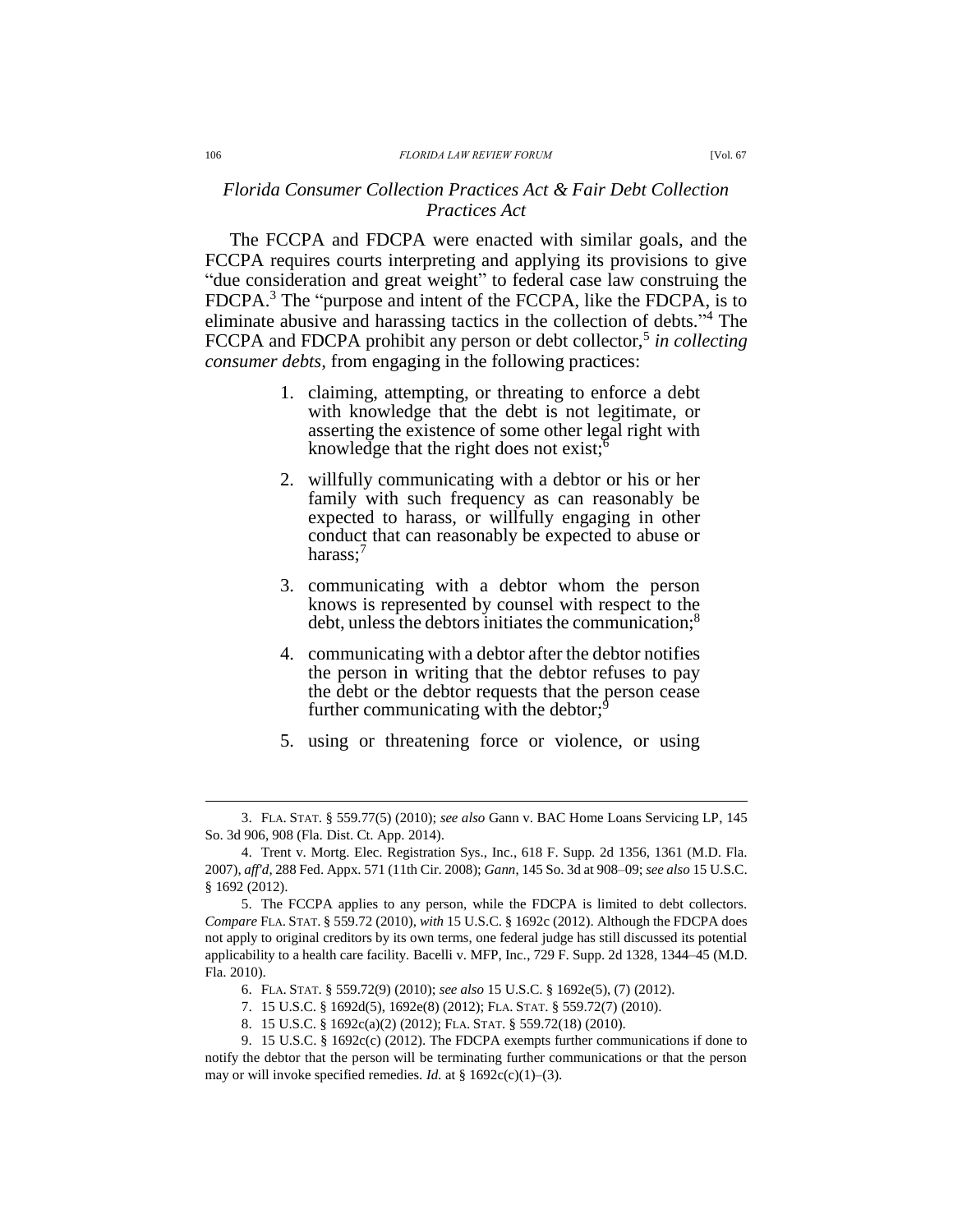profane, obscene, vulgar, or abusive language; $^{10}$ 

- 6. simulating law enforcement, a representative of a government agency, an attorney or affiliate of one, or the legal or judicial process in writing or orally;  $\mathbb{I}^1$
- 7. telling a debtor who disputes a debt that the person will disclose information affecting the debtor's reputation for creditworthiness without also disclosing that the debt is disputed by the debtor, or disclosing information to others about the existence of a debt known to be disputed without disclosing that the debtor disputes it;  $12$
- 8. communicating or threatening to communicate with a debtor's employer;<sup>13</sup>
- 9. communicating with anyone other than the debtor, the debtor's attorney, or a consumer reporting agency,  $^{14}$  or disclosing information to someone other than the debtor or his or his family that affects the debtor's reputation, whether or not for creditworthiness, with knowledge or reason to know that the information is false or that the recipient does not have a business need for the information;<sup>15</sup>
- 10. falsely representing the character, amount, or legal status of a debt, or the services rendered or compensation that may be received by the person for collecting the debt, or using any other false or deceptive means to attempt to collect a debt or information about a debtor; $16$

<sup>10.</sup> *Id.* at § 1692d(1)–(2); FLA. STAT. § 559.72(2) (2010).

<sup>11.</sup> FLA. STAT. § 559.72(1) (2010). This includes using communications that appear authorized, issued, or approved by a government agency or an attorney when they are not; using stationary, instruments, or forms that only attorneys are authorized to prepare to communicate with a debtor as a guise; and orally communicating so as to give the false impression that the person is an attorney or associated with one. *Id.* at § 559.72(10–12); 15 U.S.C. § 1692e(1), (3-4), (9), (13) (2012). Also, misrepresenting that a document is not legal process or does not require action is prohibited. *Id.* at § 1692e(15) (2012).

<sup>12.</sup> FLA. STAT. § 559.72(3), (6) (2010).

<sup>13.</sup> 15 U.S.C. § 1692c(a)(3) (2012). Communicating with an employer is not prohibited, however, with a debtor's written permission or acknowledgment of the existence of the debt after it has been placed for collection. FLA. STAT. § 559.72(4) (2010).

<sup>14.</sup> 15 U.S.C. § 1692c(b) (2012).

<sup>15.</sup> FLA. STAT. § 559.72(5) (2010); *see also* 15 U.S.C. § 1692e(8) (2012).

<sup>16.</sup> *Id.* § 1692e(2)(A, B), (10). Similarly, the FDCPA requires a debt collector to disclose in its initial communication to a debtor that it is attempting to collect a debt and in its subsequent communications that they are being sent from a debt collector. *Id.* at § 1692e(11). The FDCPA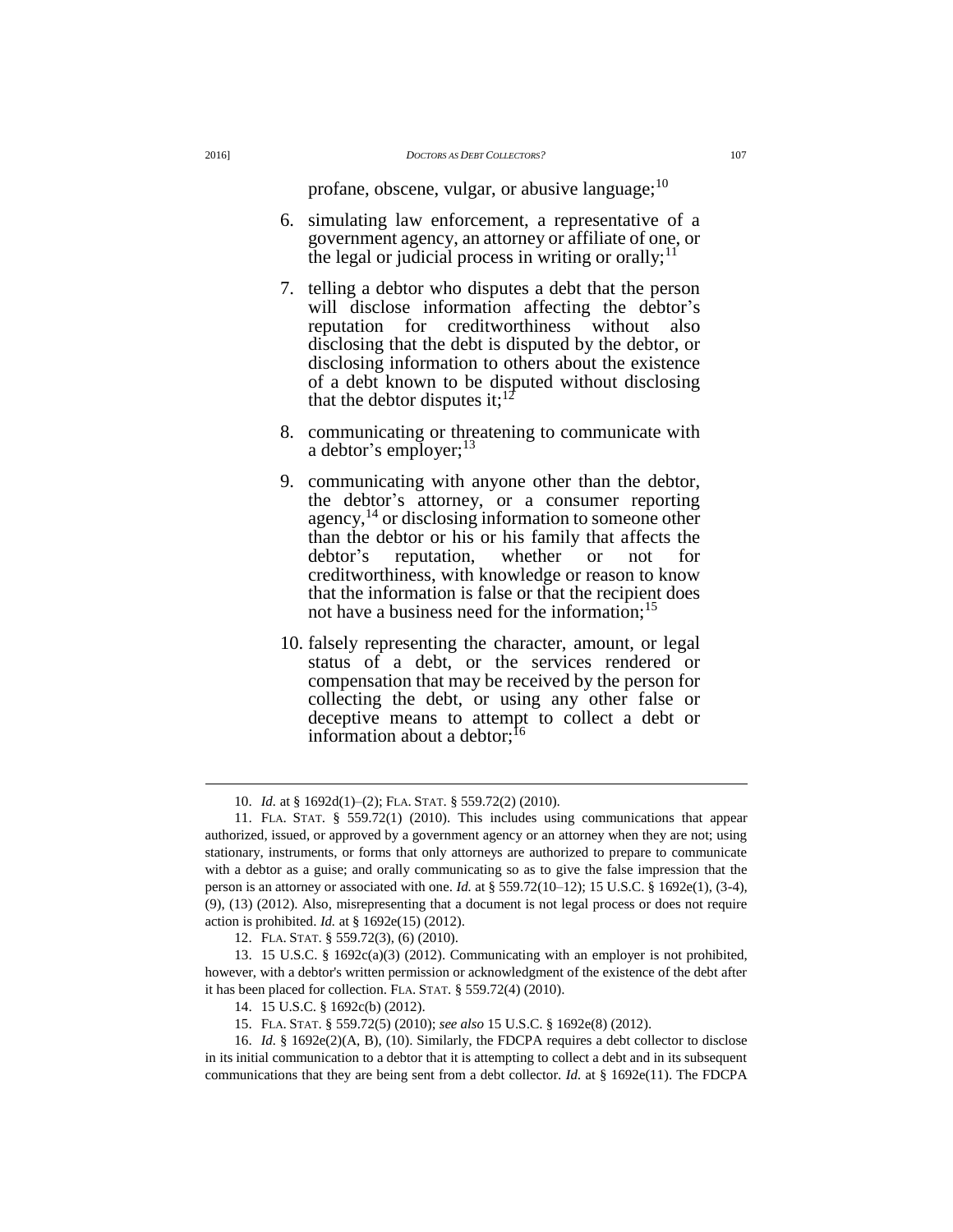- 11. communicating with a debtor between 9 p.m. and 8 a.m. without prior consent,<sup>17</sup> or causing a debtor to be charged for a communication by concealing its purpose;<sup>18</sup>
- 12. advertising or threatening to advertise for sale any debt to enforce payment;<sup>19</sup>
- 13. publishing, posting, or threatening to publish or post to the public the name(s) of debtors,  $20$  or mailing communications in an envelope or postcard that has writing on the outside of it that is "calculated to embarrass [a] debtor";<sup>21</sup> and,
- 14. refusing to identify one's self, one's employer, or the entity that one otherwise represents or acts on behalf of when requested to do so by a debtor.<sup>22</sup>

The first prohibited practice set forth above—asserting a legal right that one knows does not exist or claiming a debt that one knows is not legitimate—has proven to be one of the most problematic for many clients. In determining whether a debt is legitimate or whether a legal right was misrepresented pursuant to section 559.72(9) of the FCCPA, courts must refer to other statutes that define legal rights and establish the legitimacy of debts.<sup>23</sup> Courts have interpreted this provision broadly to incorporate a wide array of other laws, such that the following actions could trigger liability under the FCCPA:

> attempting to collect payment from a patient for services covered by an  $HMO$ ;<sup>24</sup>

also prohibits a debt collector from using a name other than the actual debt collector's business' name. *Id.* at § 1692e(14).

<sup>17.</sup> The debtor's last known time zone applies for this determination. 15 U.S.C. § 1692c(a)(1) (2012); FLA. STAT. § 559.72(17) (2010).

<sup>18.</sup> *Id.* at § 559.72(19) (2010) (including "collect telephone calls and telegram fees").

<sup>19.</sup> The FCCPA provides an exception when acting pursuant to a court order or as an assignee for the benefit of a creditor. FLA. STAT. § 559.72(13) (2010); 15 U.S.C. § 1692d(4) (2012). Falsely representing that a sale, referral, or transfer of the debt would cause a debtor to lose a claim or defense is also prohibited. *Id.* at § 1692e(6)(A).

<sup>20.</sup> *Id.* at § 1692d(3). This is "commonly known as a deadbeat list." FLA. STAT. § 559.72(14) (2010).

<sup>21.</sup> *Id.* at § 559.72(16) (2010).

<sup>22.</sup> *Id.* at § 559.72(15) (2010); 15 U.S.C. § 1692d(6) (2012).

<sup>23.</sup> Cliff v. Payco Gen. Am. Credits, Inc*.*, 363 F.3d 1113, 1126 (11th Cir. 2004) ("To determine whether a debt is legitimate or whether a legal right exists, courts must refer to other statutes that establish the legitimacy of a debt and define legal rights.").

<sup>24.</sup> Kaplan v. Assetcare, Inc., 88 F. Supp. 2d 1355, 1362 (S.D. Fla. 2000) (finding that the plaintiff stated a cause of action under section 559.72(9) of the FCCPA based on allegations that defendant sent a bill for services covered by patient's HMO and thus violated section 641.315(3)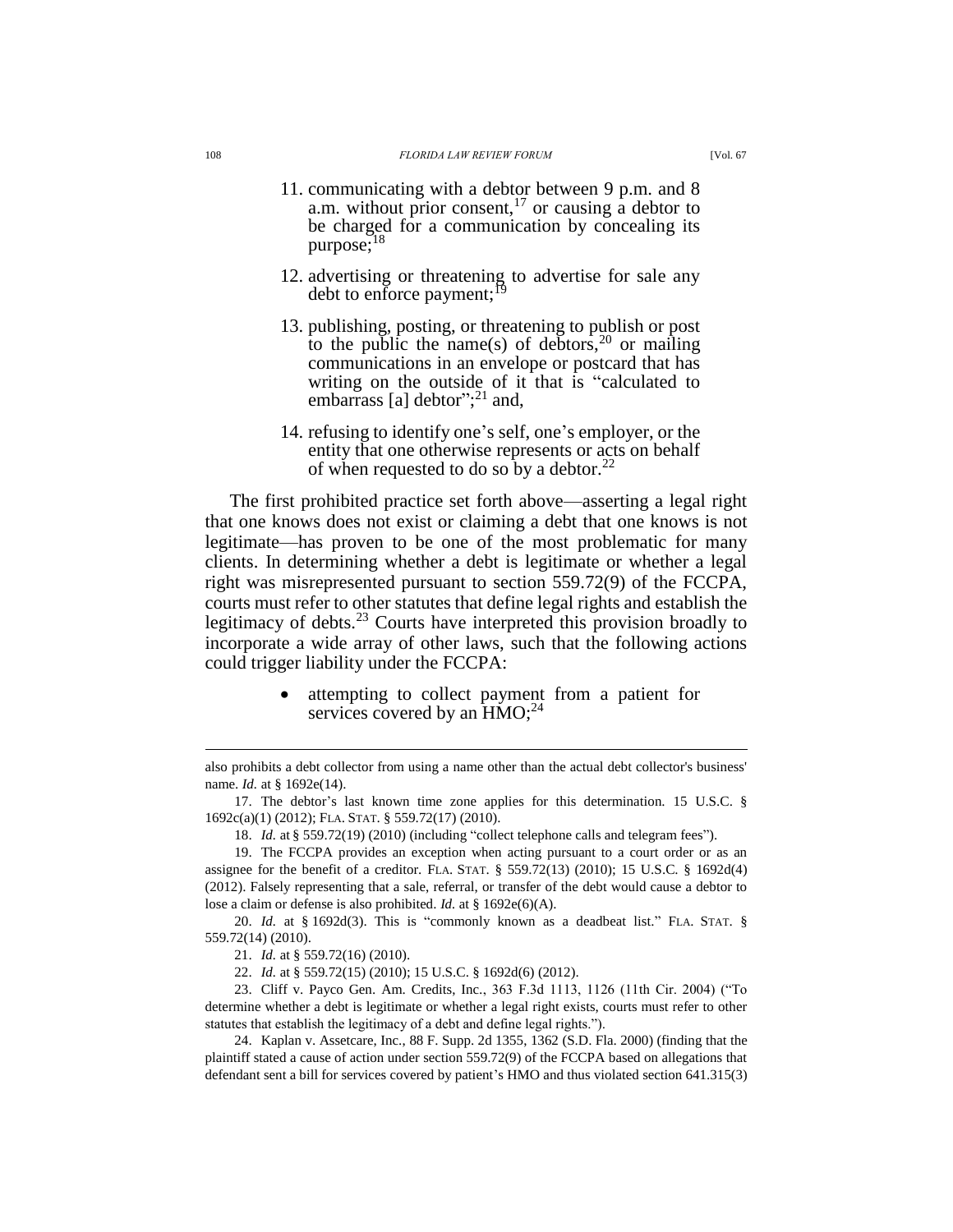- sending a bill to a patient with knowledge that it would be covered by patient's workers' compensation insurer;<sup>25</sup>
- claiming the right to deny hearing request and garnish wages to collect a debt in violation of statutory requirements regarding garnishment; $^{26}$
- attempting to collect a debt with knowledge that the debtor has filed for bankruptcy, *e.g.*, hospital sending a patient a bill despite a bankruptcy notice being previously mailed to the hospital;<sup>27</sup>
- "attempt[ing] to collect postjudgment interest in an amount greater than the statutory rate"; $^{28}$  and,
- attempting to collect a debt that has already been paid, *e.g.*, hospital sending letters to collect from patient on a bill that patient and her insurance company had paid.<sup>29</sup>

The second prohibited practice set forth above—abusing or harassing a debtor or his or her family—has also generated a significant amount of claims. Courts have not given clear guidance on the parameters of what conduct is prohibited, and instead evaluate the context of each alleged violation presented. As one federal court interpreting Florida law announced: "There is no exact formula or checklist to determine whether a communication is abusive or harassing in nature; rather, to violate the statue, the behavior must be evaluated as a whole under the circumstances." 30

of the Florida Insurance Code). The Eleventh Circuit has cited the Southern District's decision in *Kaplan* approving gly. *See Cliff*, 363 F.3d at 1126.

<sup>25.</sup> Florida's workers' compensation statute and the rules promulgated thereunder prohibit health care providers from "collect[ing] or receiv[ing] a fee from an injured employee within this state." FLA. STAT. § 440.13(13)(a) (2015); *see also* FLA. STAT. § 440.13(3)(g) (2015) ("The employee is not liable for payment for medical treatment or services provided pursuant to this section . . . ."); Fla. Admin. Code R. 69L-7.710(4)(a), (5)(j); *OMS Frequently Asked Questions*, My Florida CFO, [http://www.myfloridacfo.com/Division/wc/provider/oms-faqs.pdf.](http://www.myfloridacfo.com/Division/wc/provider/oms-faqs.pdf)

<sup>26.</sup> *Cliff*, 363 F.3d at 1126–31.

<sup>27.</sup> Read v. MFP, Inc., 85 So. 3d 1151, 1155 (Fla. Dist. Ct. App. 2012) (citing Bacelli v. MFP, Inc., 729 F. Supp. 2d 1328, 1337 (M.D. Fla. 2010)).

<sup>28.</sup> *Read*, 85 So. 3d at 1155 (citing N. Star Capital Acquisitions, LLC v. Krig, 611 F. Supp. 2d 1324, 1336–37 (M.D. Fla. 2009)).

<sup>29.</sup> *Read*, 85 So. 3d at 1155 (citing Williams v. Streeps Music Co., 333 So. 2d 65, 67 (Fla. Dist. Ct. App. 1976)); Scott v. Fla. Health Scis. Ctr., Inc., No. 8:08-CV-1270-T-24EAJ, 2008 WL 4613083, at \*2 (M.D. Fla. Oct. 16, 2008).

<sup>30.</sup> *Id.* at \*2 (citing Story v. J.M. Fields, Inc., 343 So. 2d 675, 677 (Fla. Dist. Ct. App. 1977)). Thus, whether one's actions constitute harassment or abuse is usually a jury question. *Bacelli*, 729 F. Supp. 2d at 1343.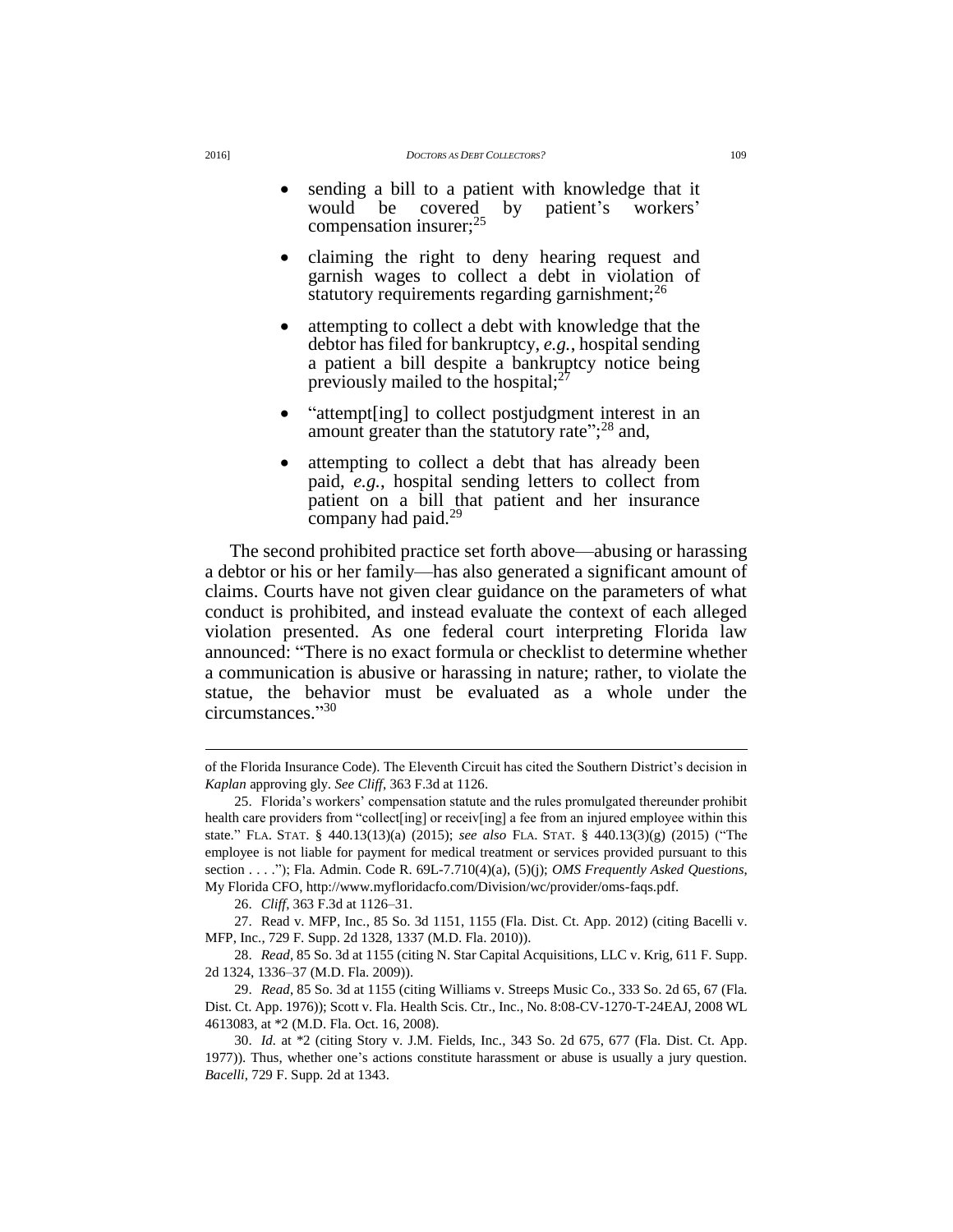#### *Telephone Consumer Protection Act*

## The TCPA prohibits:

- 1. using an automatic telephone dialing system to make calls (other than for emergency purposes or with prior, express consent) to an emergency phone line, to a guest or patient room at a hospital, health care facility, elderly home, or similar establishment, or to a cell phone, paging service, or any service for which the recipient of the call is charged; $31$
- 2. calling a residential phone using an artificial or prerecorded voice without prior, express consent unless for emergency purposes; $32$  and,
- 3. using a fax machine, computer, or other device to send an unsolicited advertisement to a fax machine, unless the sender has an established business relationship with the recipient or the recipient made its fax number available for public distribution.<sup>33</sup>

#### *Damages and Attorneys' Fees*

Any person who fails to comply with the FCCPA or FDCPA "is liable for actual damages [sustained by the plaintiff] and for additional statutory damages as [a] court may allow, but not exceeding \$1,000, together with court costs and reasonable attorney's fees incurred by the plaintiff." <sup>34</sup> In contrast to the prevailing party attorneys' fees available to plaintiffs, courts may only penalize plaintiffs for their FCCPA claims when such claims lack merit—not merely when they are unsuccessful. According to the FCCPA: "*If* the court finds that *the suit fails to raise a justiciable issue of law or fact*, the plaintiff is liable for court costs and reasonable attorney's fees incurred by the defendant." 35

Any person who violates the TCPA is liable for actual monetary loss caused by the violation, or \$500 *per violation*, whichever is greater.<sup>36</sup> Additionally, if a court finds that a defendant willfully or knowingly violated the TCPA, the court may increase the award of damages up to three times the amount otherwise available. $37$ 

<sup>31. 47</sup> U.S.C. § 227(b)(1)(A)(i)–(iii) (2012). The TCPA also prohibits using an auto-dialer to engage two or more phone lines at a business at the same time. *Id.* at § 227(b)(1)(D).

<sup>32.</sup> *Id.* at § 227(b)(1)(B).

<sup>33.</sup> *Id.* at § 227(b)(1)(C)(i)–(ii).

<sup>34.</sup> FLA. STAT. § 559.77(2) (2010); 15 U.S.C. § 1692k(a)(1)–(3) (2012).

<sup>35.</sup> FLA. STAT. § 559.77(2) (2010) (emphasis added).

<sup>36.</sup> 47 U.S.C. § 227(b)(3)(B) (2012).

<sup>37.</sup> *Id.* at § 227(b)(3). Violators of the TCPA can also be liable for civil forfeiture penalties and criminal penalties, including additional fines. *Id.* at § 227(e)(5)(A)–(B).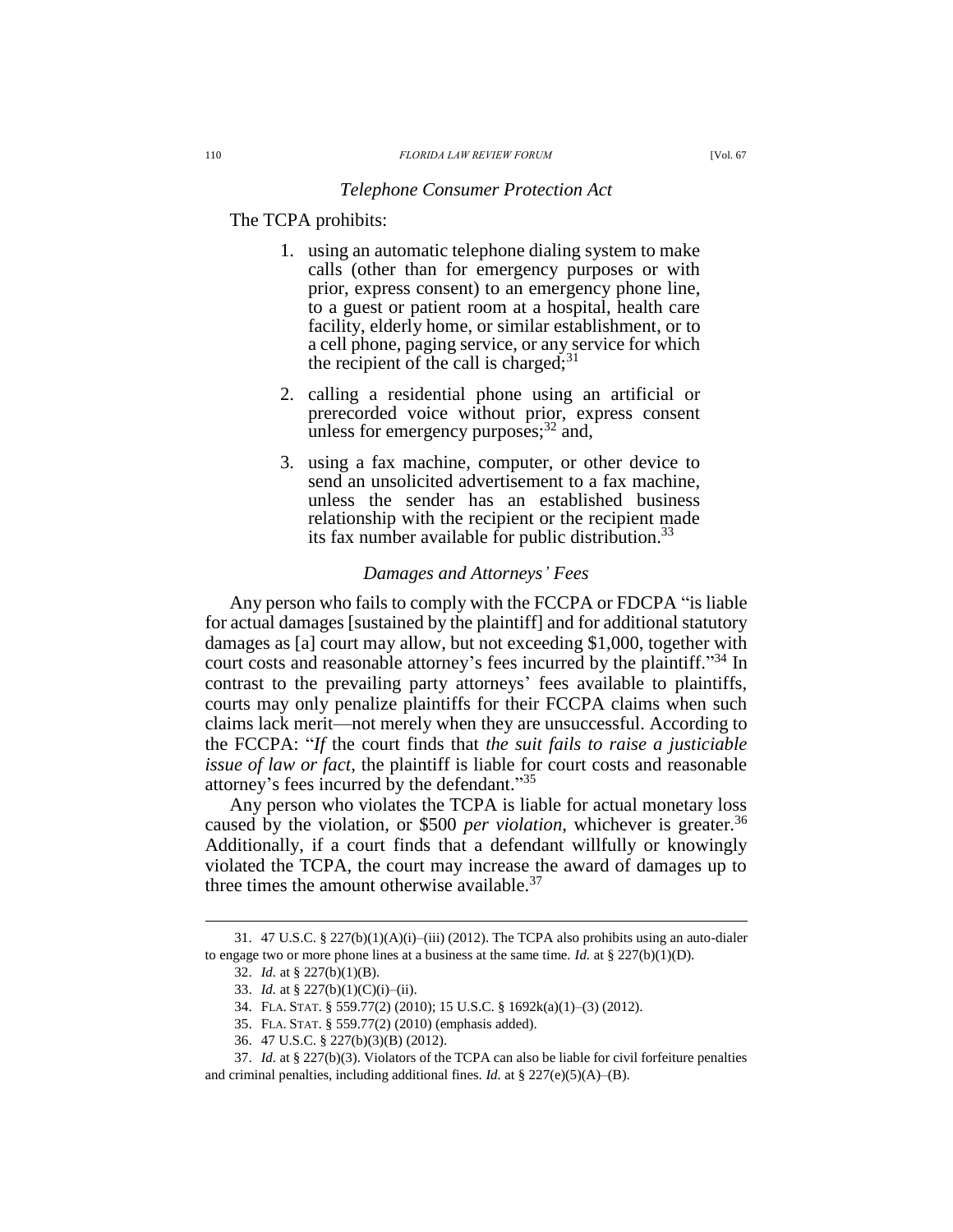#### *Defenses*

In addition to rebutting factual allegations that would otherwise give rise to liability, the FCCPA and FDCPA provide another defense: "[a] person may not be held liable . . . if the person shows by a preponderance of the evidence that the violation was not intentional and resulted from a bona fide error, notwithstanding the maintenance of procedures reasonably adapted to avoid such error."<sup>38</sup> Similarly, the TCPA allows a defendant to raise the affirmative defense that "the defendant has established and implemented, with due care, reasonable practices and procedures to effectively prevent telephone solicitations" that violate the TCPA.<sup>39</sup>

# THE RISE OF CONSUMER COLLECTION CLAIMS AND PLAINTIFF'S COUNSEL AS REPEAT PLAYERS

The potential reward of attorneys' fees for a prevailing party looms over collection related claims under the FCCPA and FDCPA. This statutory incentive has birthed a cottage industry of consumer collection litigation in Florida, which—coupled with law firms designed for highvolume practices and bolstered by advertising—leads to those not traditionally thought of as debt collectors, such as health care providers, becoming subject to consumer collection claims.

#### *Attorneys' Fees as an Incentive for Plaintiffs—and Mutual Deterrent*

Because the FCCPA requires a defendant to pay the attorneys' fees of a prevailing plaintiff, and further litigating and defending against an action increases a plaintiff's attorneys' fees, prudent healthcare providers should attempt to resolve claims promptly unless the facts clearly do not expose the doctor or hospital to liability under the FCCPA or FDCPA. Litigating close factual questions is an increasingly risky proposition with mounting attorneys' fees.<sup>40</sup>

In practice, defense counsel often deal with the same plaintiffs' firms prosecuting FCCPA, FDCPA, and TCPA claims. Often, plaintiff's counsel will dismiss a case if apprised of its weaknesses upon defendant's investigation of the facts and averment of same to plaintiff's counsel. To

<sup>38.</sup> FLA. STAT. § 559.77(3) (2010); 15 U.S.C. § 1692k(c) (2012).

<sup>39.</sup> 47 U.S.C. § 227(c)(5) (2012).

<sup>40.</sup> *See* In re Burdett, No. 8:09-bk-00816-KRM, 2015 WL 150848, at \*4, \*6 (Bankr. M.D. Fla. 2015) (requiring defendant to pay plaintiff's counsel \$57,371.00 in fees despite only recovering \$1,000 in statutory damages for the plaintiff at trial); R. Martin Salzgeber, D.D.S., v. Kelly, 826 So. 2d 366, 367 (Fla. Dist. Ct. App. 2002) (awarding plaintiff's attorney an amount of fees that exceeded the contingency fee contained in the contract with plaintiff because an FCCPA suit is a "public policy enforcement case" and "the primary purpose of [such] fee authorizing statutes is to encourage individual citizens to bring civil actions that enforce statutory policy.") (citations and quotations omitted).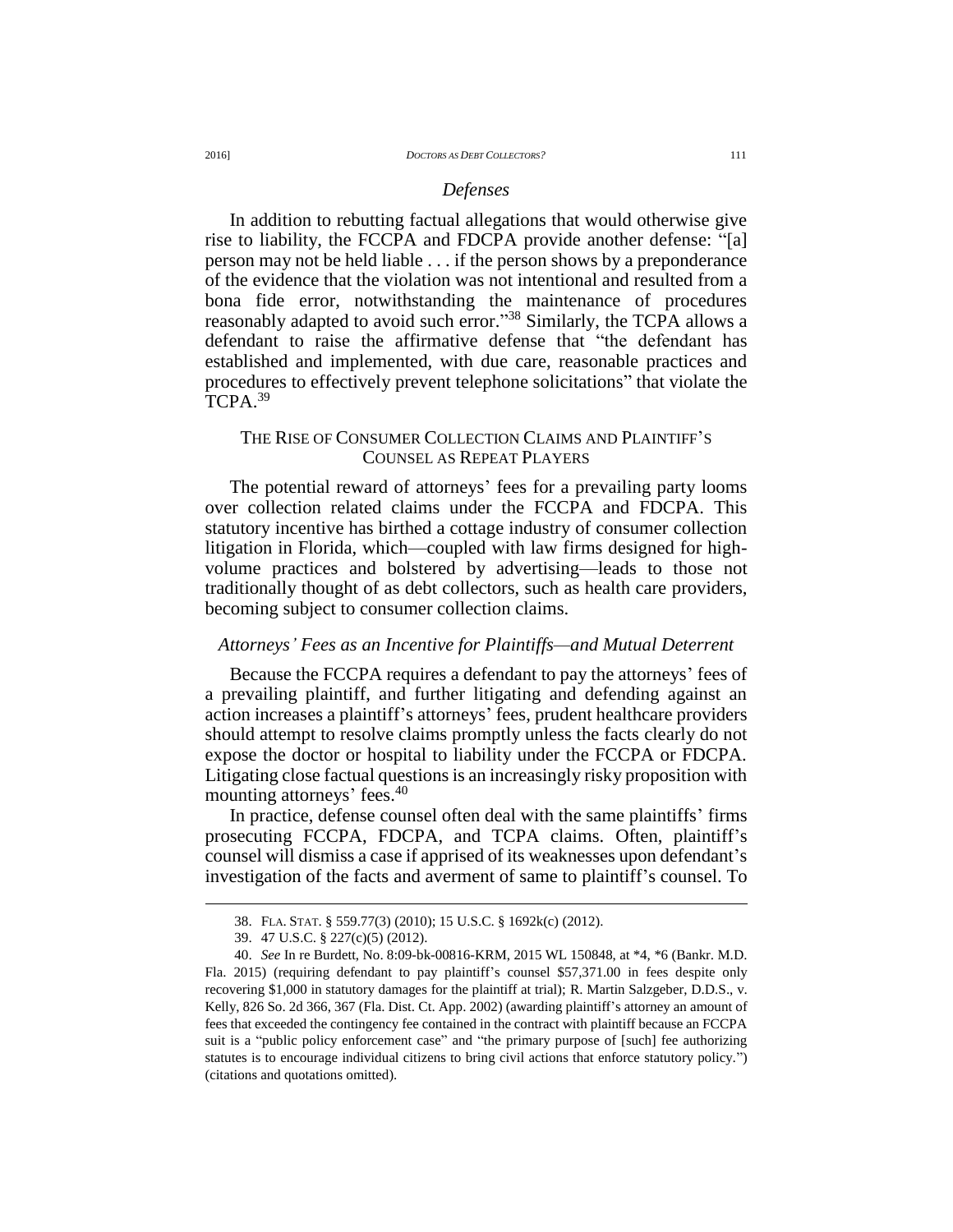proceed otherwise, based upon only a plaintiff's recollection in the face of defendant's corporate records, could subject a plaintiff to costly defense counsel fees. Resolving these claims fairly and efficiently is in both parties' interests.

#### *Rapport and Reputation: Informal Defenses and Deterrents*

Providers should vigilantly hire counsel who will not antagonize plaintiff's counsel by either unnecessarily litigating claims in which factual investigation reveals defendant bears liability or by litigating—or engaging in settlement communications—in an overly aggressive manner. In the course of their repeat dealings in addressing consumer collection claims, not only will plaintiff and defense counsel build a rapport, plaintiff's counsel will often learn which defendants simply factor settlements into their bottom lines as operating costs and which take compliance seriously to avoid consumer collection claim exposure. By monitoring and continually enhancing its compliance program, a healthcare provider will keep business costs down by reducing the litigation expense involved in defending these claims.

In addition to retaining professional defense counsel, providers should establish and maintain strong compliance programs, which will in turn develop the provider's reputation as an entity that makes an unattractive target for consumer collection claims—one that could come with a hefty attorneys' fee award if the claim is belied by the compliant company's corporate records.

No compliance regime, however, is perfect. Even the best processes will not prevent a business from receiving demand letters or occasional lawsuits, as *bona fide* errors are inevitable and statutory attorneys' fees provisions incentivize claims. Even so, reputational deterrence is possible and a provider committed to complying will reap benefits. Once strong compliance and monitoring processes are in place, defense counsel is able respond to lawsuits and demand letters by proffering evidence demonstrating compliance efforts as well as facts that negate a plaintiff's allegations. As a result, plaintiffs' counsel will be more likely to reevaluate their claims against particular providers going forward and should be less likely to rush to file or threaten suit. Once opposing counsel becomes aware that the provider takes these laws seriously and has gone to great lengths to curb violations, the provider will be better prepared to resolve claims early on and will have ready defenses to claims that do go forward.

Thus, not only would effective compliance policies and procedures result in a decreased volume of claims and less exposure to liability, they would also enhance a provider's ability to defend against claims if and when they do arise. Enhancing one's compliance and monitoring policies and procedures also increases a provider's ability to effectively negotiate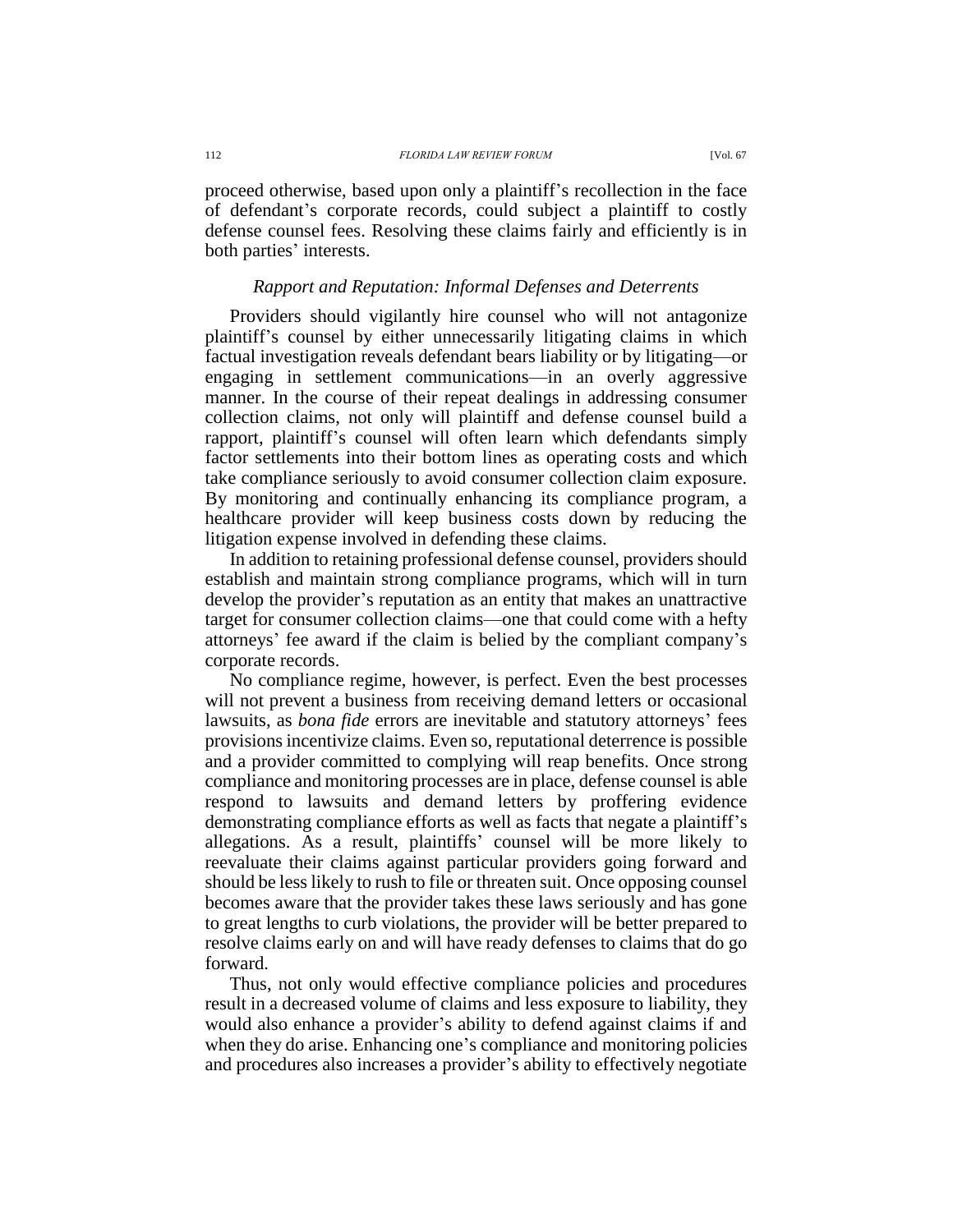with opposing counsel when such claims arise. And, although establishing that a violation was an unintentional, *bona fide* error, which occurred in spite of procedures adopted to avoid such errors, may not summarily resolve an existing claim, $41$  this defense does provide an additional barrier to liability if a claim goes to trial.

### *Common Consumer Collection Claims*

Among the more common consumer collection claims are the first three items set forth above under the FCCPA and the first under the TCPA: (1) willfully abusing or harassing a debtor (usually through frequent calls); (2) knowingly asserting an illegitimate debt or legal right that does not exist; (3) contacting a debtor represented by an attorney when you know of the representation; and (4) using an auto-dialer to call a debtor's cell phone. Notably, these claims arise in various fora. Counsel for a bankruptcy trustee may file suit on a debtor's behalf in federal bankruptcy court, plaintiff's counsel may file suit in county or circuit state court, or plaintiff's counsel may send a health care provider a demand letter directly.

#### *Representative Claims*

In order to highlight reoccurring issues for which this article will include remedial recommendations below, the following provides an overview of a few sample claims asserted against a health care provider, their statutory bases, and the underlying factual allegations.

- 1. **FCCPA, Fla. Stat. § 559.72(7) abuse/harassment** (multiple calls to debtor's cell phone after debtor told to stop calling and could not pay, and to debtor's place of employment after told not allowed to call there).
- 2. **FCCPA, Fla. Stat. § 559.72(9)—illegitimate debt/legal right** (communicating via letter in an attempt to collect illegitimate debt and urging patient to contact health care provider after receiving notice of patient's bankruptcy, including by sending an account statement).
- 3. **FCCPA, Fla. Stat. § 559.72(9)—illegitimate debt/legal right** (sending patient an

<sup>41.</sup> Bacelli v. MFP, Inc., 729 F. Supp. 2d 1328, 1338–39 (M.D. Fla. 2010) (rejecting *bona fide* error defense at summary judgment stage); *see also* N. Star Capital Acquisitions, LLC v. Krig, 611 F. Supp. 2d 1324, 1337 (M.D. Fla. 2009) (quoting Niven v. Nat'l Action Fin. Servs., No. 8:07-cv-1326-T-27TBM 2008 WL 4190961, \*3 (M.D. Fla. 2008)); Kelemen v. Prof'l Collection Sys*.*, 2011 WL 31396, \*6 (M.D. Fla. 2011) (rejecting summary judgment on bona fide error defense regarding debts incurred for care received at Florida Hospital).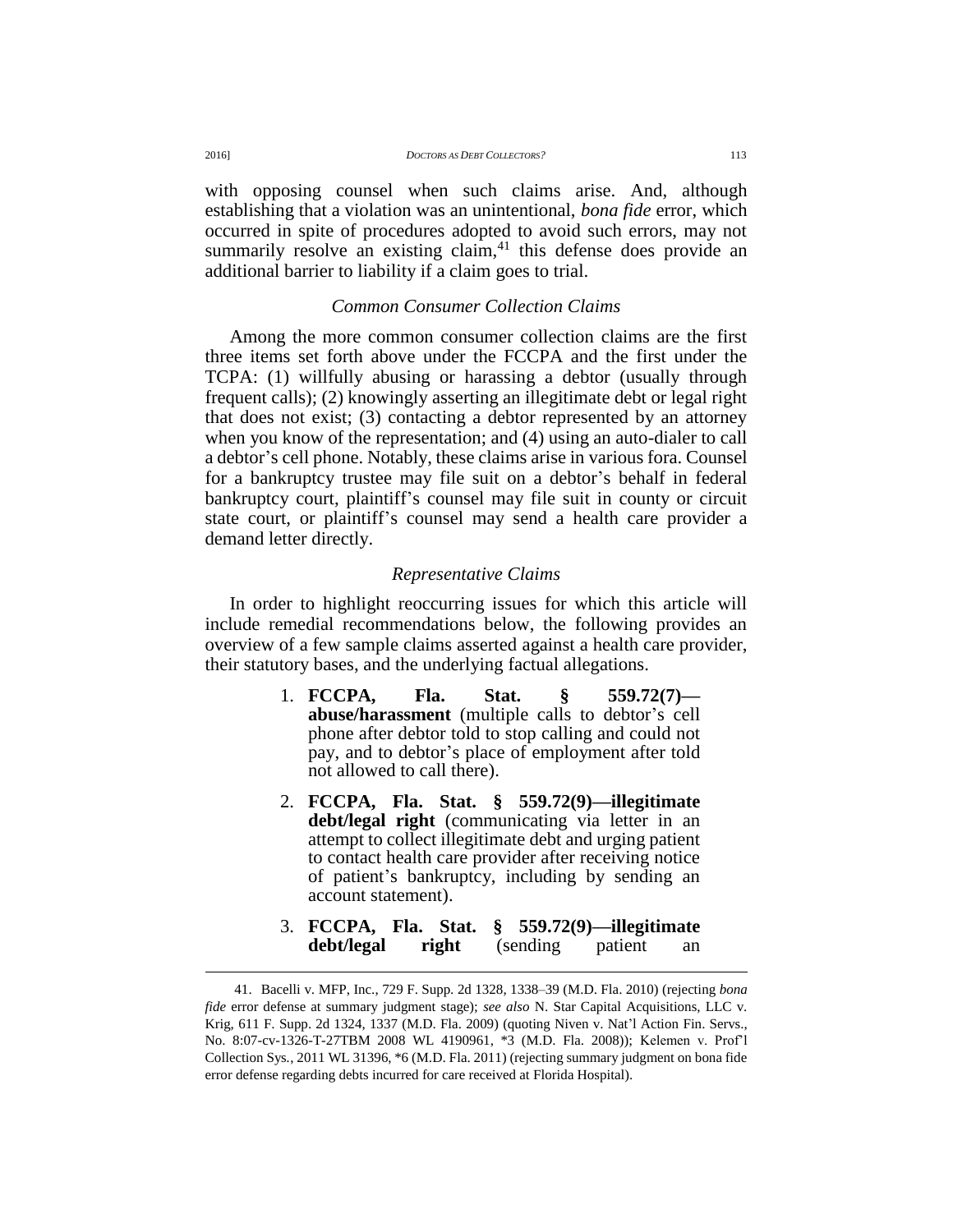invoice/statement when provider knew services provided should have been billed to/paid for by workers' compensation insurer after provider received email from workers compensation insurer explaining it would be responsible for care).

- 4. **FCCPA, Fla. Stat. § 559.72(18)—represented by attorney** (communicating directly via letter, and *indirectly* via letter sent by collection agency, with patient after receiving notice that patient retained legal counsel via fax from plaintiff's counsel).
- 5. **TCPA, 47 U.S.C. § 227(b)(1)(A)(iii)—using automatic phone system to call cell** (calls to debtor's cell phone after debtor told to stop calling, could not pay, and did not have permission to call debtor).

### OPPORTUNITIES TO HEALTH CARE PROVIDERS FOR INCREASING COMPLIANCE AND REDUCING LIABILITY

To establish a strong compliance program and develop a reputation for having a strong compliance program, healthcare providers should with the assistance of counsel—assess their policies, procedures, and practices and consider implementing various precautionary measures.

### *Revise and Enforce Contracts with Collection Companies*

In an FCCPA case prosecuted by Lash & Wilcox, the plaintiff sued Florida Health Sciences Center ("FHSC") after being contacted by FHSC and two debt collection agencies working on its behalf: Merchants Association Collection Division ("MAF") and Preferred Collection and Management Services, Inc. ("Preferred").<sup>42</sup> MAF and Preferred contacted the plaintiff to collect for treatment that the plaintiff received at FHSC's Tampa General Hospital.<sup>43</sup> Plaintiff contended, however, that she and her insurance company had already covered the bills upon which FHSC, MAF, and Preferred attempted to collect and that FHSC and its agents therefore attempted to collect upon a debt that FHSC knew to be illegitimate. $44$ 

The Court rejected FHSC's argument that "because only *individuals* in the Defendant's organization and in the collection agencies acting on its behalf were told that Plaintiff's debt had been settled, the corporation

<sup>42.</sup> Scott v. Fla. Health Sciences Ctr., Inc., No. 8:08-CV-1270-T-24EAJ, 2008 WL 4613083, at \*1 (M.D. Fla. Oct. 16, 2008).

<sup>43.</sup> *Id.* at \*2.

<sup>44.</sup> *Id.* at \*2, \*4.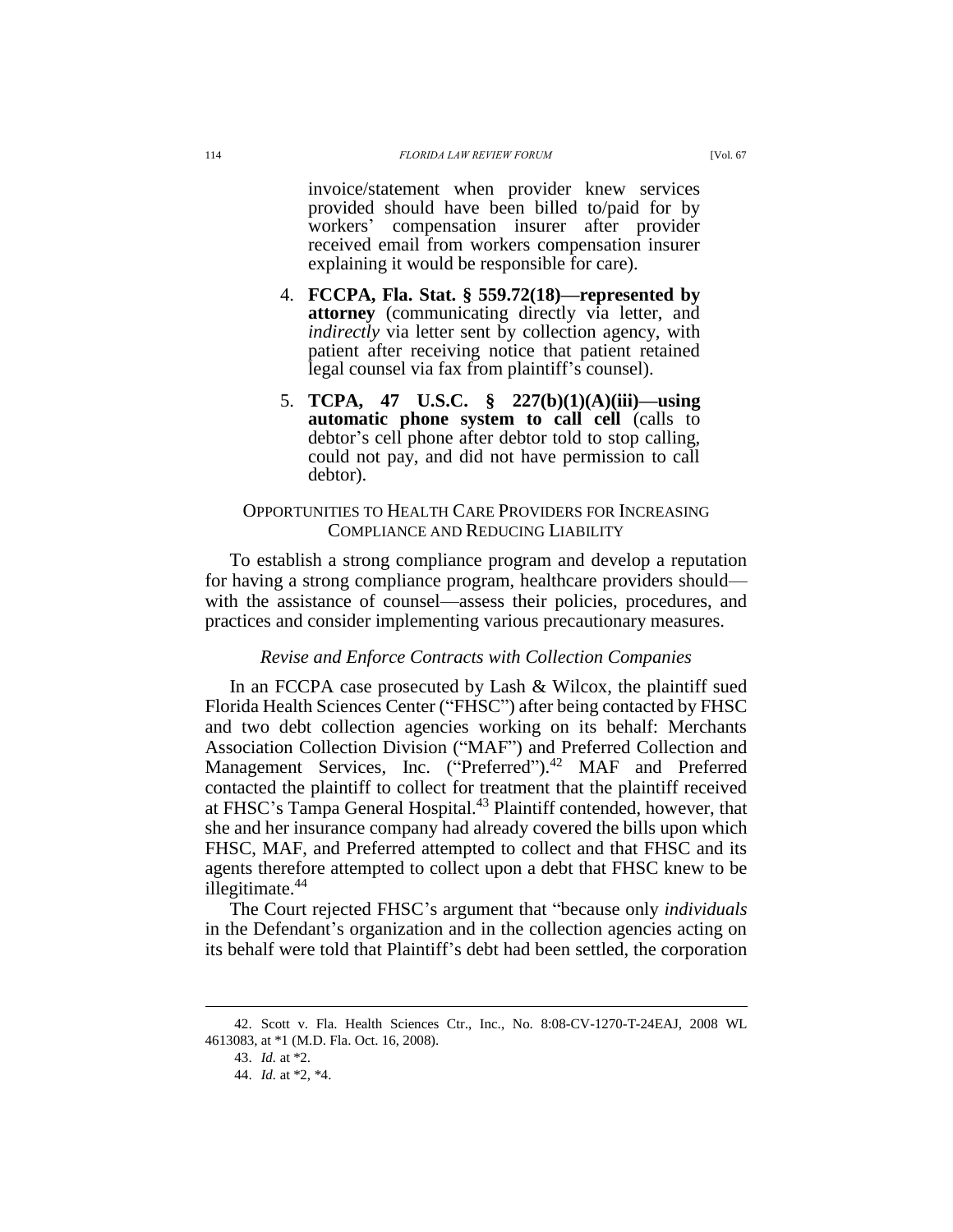itself did not have actual knowledge." <sup>45</sup> Instead, the Court explained that "[c]orporation and agency principles . . . imput[e] the actions of a corporation's agents and employees to the corporation itself, which is the only entity that must have knowledge of the illegitimacy of the debt."<sup>46</sup> And, "if a corporation is aware that a debt is illegitimate, and its employees or agents attempt to collect that debt[,] . . . the corporation has violated the FCCPA." <sup>47</sup> Thus, according to the Court, FHSC had "direct knowledge" that the debt had been settled because individuals "working directly for" FHSC were informed of the full payment when: (1) FHSC received full payment; (2) plaintiff informed a caller from FHSC's collection department of the payment; and, (3) plaintiff's insurer wrote a letter to FHSC explaining prior payment.<sup>48</sup> The Court therefore attributed actual knowledge of full payment to FHSC, and explained that it was responsible for the employees and agents (Preferred and MAF) who, acting on FHSC's behalf, attempted to collect the debt.

Several other federal decisions accept this agency theory of liability pursuant to which a corporation is responsible for the actions of collection agencies it employs.<sup>49</sup> Moreover, recent federal decisions interpreting and applying Florida law permit "'on behalf of' liability," finding that a corporation can be liable for "indirectly" communicating with a plaintiff by using a third party to send debt collection communications.<sup>50</sup> Accordingly, under the accepted theories of corporate knowledge and agency under the FCCPA, any knowledge of a healthcare provider employee will likely be imputed to the corporation itself, and if a

 $\overline{a}$ 

50. Mangiaracina v. Orange Lake Country Club, Inc., No. 8:14-CV-1166-T-36MAP, 2015 WL 685778 at \*4 (M.D. Fla. Feb. 18, 2015) (holding that defendants' motion to dismiss, which argued that the entity sending the letter attempting to collect a debt was not an agent, was "undermined by the FCCPA's broad definition of 'communication,' [which includes] 'the conveying of information . . . directly *or indirectly* to any person through any medium'" and that "in accordance with the FCCPA's broad definition of 'communication,' this Court has interpreted the FCCPA to *permit* 'on behalf of' liability.") (citing FLA. STAT. § 559.55(2) (2014) and Kelliher v. Target Nat'l Bank*,* 826 F. Supp. 2d 1324, 1329–30 (M.D. Fla. 2011) (denying defendant's motion to dismiss where plaintiff alleged that defendant used a third party to send debt collection communications to the plaintiff despite knowing that the plaintiff was represented by counsel, because such actions constituted indirect communications)).

<sup>45.</sup> *Id.* at \*3 (FHSC argued that "to be guilty under the FCCPA, the specific person calling or sending a collection letter to Plaintiff on behalf of Defendant would have to be aware that the debt was illegitimate").

<sup>46.</sup> *Id.* at \*3.

<sup>47.</sup> *Id.*

<sup>48.</sup> *Id.*

<sup>49.</sup> Kaplan v. Assetcare, Inc., 88 F. Supp. 2d 1355, 1363 (S.D. Fla. 2000) (accepting plaintiff's argument that knowledge or intent under the FCCPA could be imputed to debt collectors engaged by hospital on agency theory); Bacelli v. MFP, Inc., 729 F. Supp. 2d 1328, 1338 (M.D. Fla. 2010) (denying St. Joseph's Hospital's motion for summary judgment where "[a]pparently relying on an agency theory, Plaintiff also alleges that St. Joseph's violated Sections 559.72(7), (9)  $\&$  (18) by causing MFP to send its post-petition and post-discharge collection letters").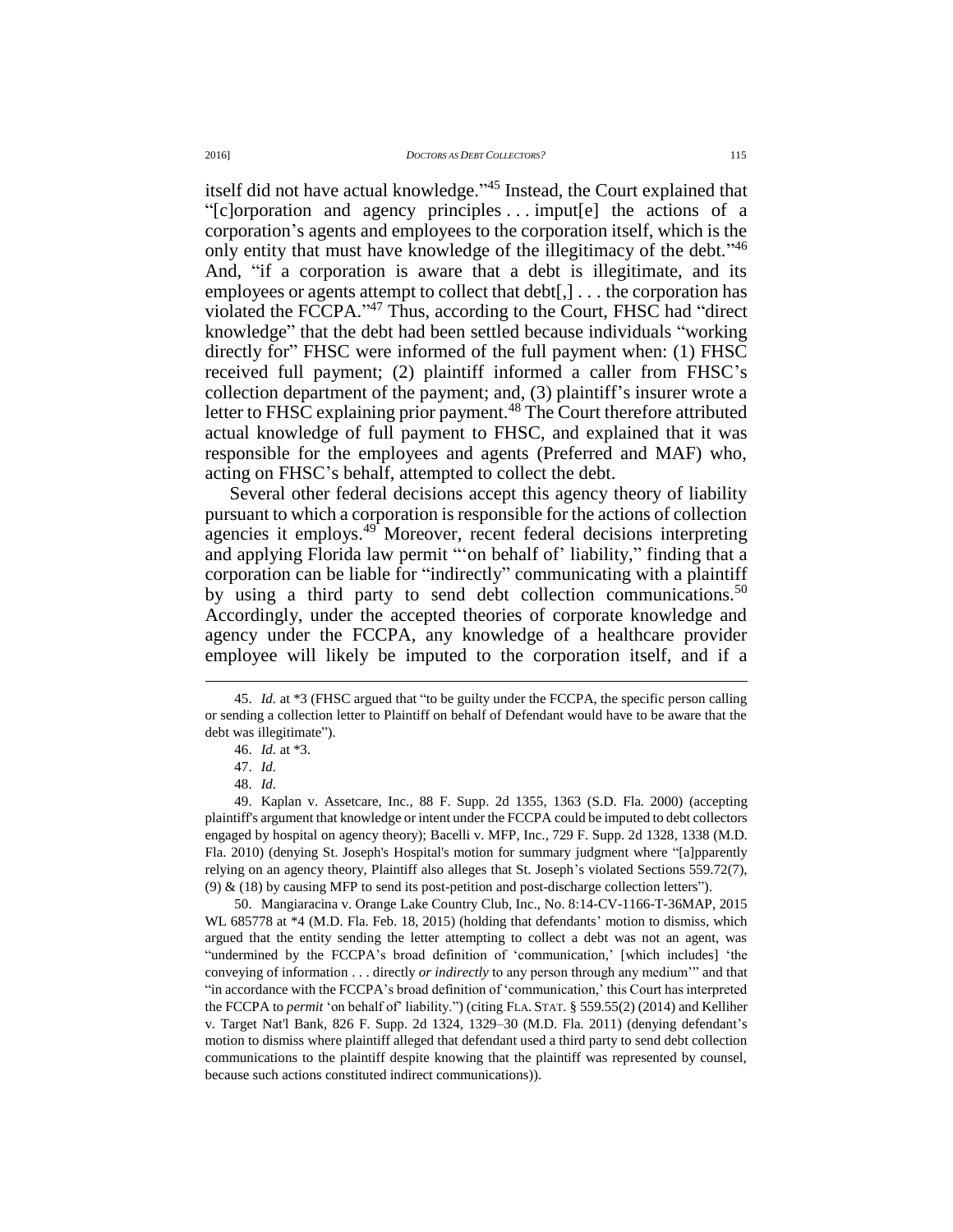collection agency contracting with the healthcare provider either attempts to collect upon a debt that the healthcare provider employee knows to be illegitimate, contacts a represented debtor, or abuses or harasses a debtor, the healthcare provider likely faces exposure to liability under the FCCPA. Therefore, providers should review contractual relationships with collection agencies for needed revisions or underutilized provisions that may help reduce litigation expenses.

Healthcare providers should be weary of terms with collection agencies that declare an agency relationship. This could unnecessarily expose a provider to consumer collection claim liability. Providers should consider including indemnity provisions in contracts with collection agencies, or if the contract contains an indemnity provision, health care providers should consider consistently enforcing it and requiring the collection agency to face the consequences of improper contact with a consumer. Before relying on an indemnity provision, however, healthcare providers should consider how enforcing this provision could affect the ongoing business relationship.

Providers should also consider re-negotiating with collection agencies to revise existing contracts to clarify that collection agencies will comply with the FCCPA, FDCPA, and TCPA, and to ensure that the collection agency's practices and internal processes and procedures comply with these statutes. Providers should consider requesting an explanation of the collection agency's policies and procedures that it has in place. Requiring compliance as part of its agreement with a collection agency will help a provider present a *bona fide* error defense should the collection agency incur any liability on your behalf.<sup>51</sup>

Moreover, requiring a collection agency to provide a healthcare provider with the collection agency's books and records would demonstrate a commitment to compliance and encourage compliance through monitoring. Through these measures, healthcare providers can demonstrate to plaintiffs, their counsel, and potential fact-finders that they have ensured debt collection on their behalf and completed by their agents is subject to procedures designed to avoid violations. To the extent that the provider documents that it requires its agents to comply with the consumer collection laws, the provider increases its ability to respond to demand letters and litigate if necessary. The provider will also enhance its reputation for compliance through these measures.

# *Document Results and, if Applicable, Shift the Onus of Defense to Collection Agencies*

In addition to requiring each collection agency to demonstrate the precautions and measures each takes to prevent violations of Florida's

<sup>51.</sup> *See, e.g.*, *Bacelli*, 729 F. Supp. 2d at 1334–36.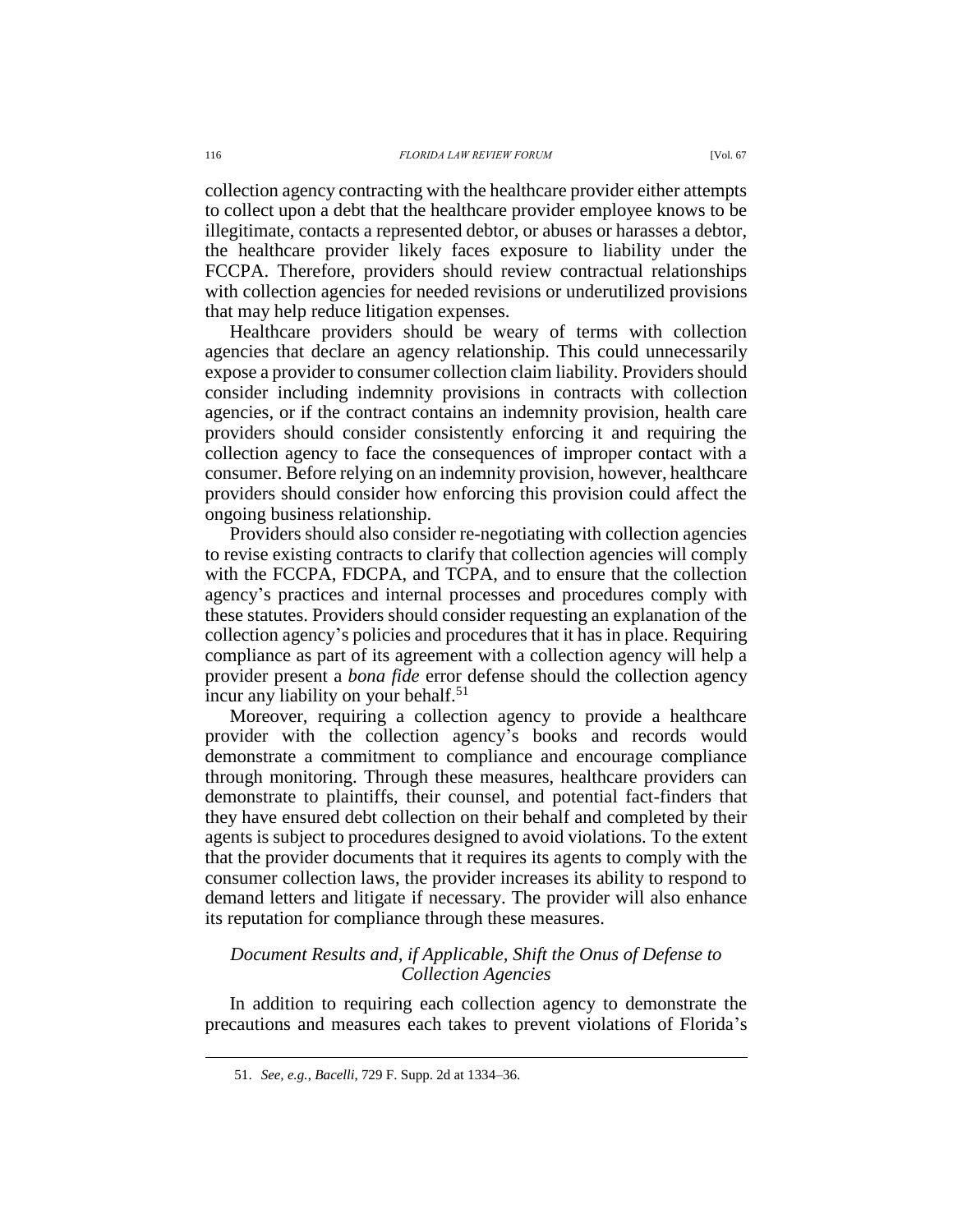consumer collection laws, providers should document its efforts to spur the collection agencies' compliance and the results obtained from these efforts. To the extent the provider creates a paper trail, the provider reduces its eventual liability under the Acts as it possesses a reservoir of evidence to draw upon to encourage repeat players to dismiss their claims or settle, and to present a *bona fide* error defense in any litigation.<sup>52</sup> Similarly, a track record of errors prevented—e.g., individuals not contacted because the provider or the collection agency investigated and found out about attorney representation, bankruptcy, or insurance coverage—will be helpful to demonstrate compliance before a court.<sup>53</sup>

When a provider possesses evidence that a collection agency made the contact allegedly giving rise to liability—despite the provider's procedures implemented to deter such conduct—the provider can request that plaintiff's counsel pursue the collection agency for its responsibility in initiating the communication at issue. Although the provider could be subject to liability under an agency or "on behalf of" theory of liability pursuant to the language in the contract, some plaintiff's counsel elect to pursue the collection agency and have the provider and collection agency determine indemnity claims separately. This can be an attractive option to providers as the onus would be on a collection company to seek indemnity from the provider should the collection company believe it is not liable for the contact. Rather than haggling with a collection agency to recover for damages that they caused, a provider is kept out of the fray. Again, this involves a business calculation regarding whether the provider is concerned about potentially damaging its relationship with the collection company.

### *Consider Selling Accounts Receivable to Collection Companies.*

As explained above, a provider can be deemed ultimately liable for the actions of collection agencies under several theories of liability. Instead of revising the provider's contracts with collection agencies to improve their compliance efforts and/or revising and relying upon indemnity provisions to require that collection agencies absorb the liability for their actions, a provider could identify and negotiate with companies that will purchase accounts receivable. Once a separate entity owns the accounts and attempts to collect upon the outstanding balances for its own behalf, the provider should no longer be liable for any violations of the consumer collection laws incidental to the collection efforts.

*Monitor and Immediately Disseminate Changes to a Patient's* 

<sup>52.</sup> *See, e.g.*, *id.* at 1332–36.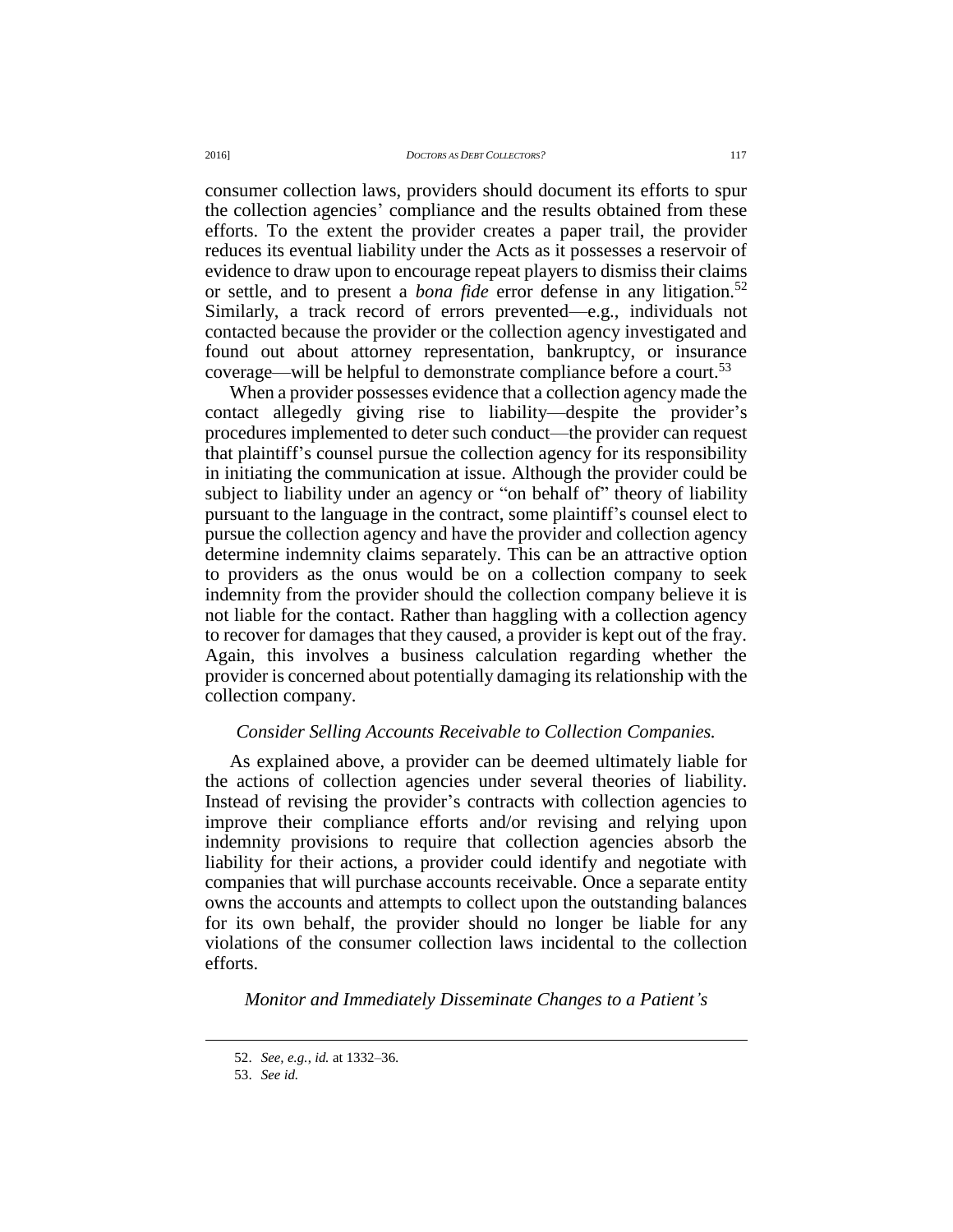#### *Collection Information*

Providers should consistently record and disseminate any of the following information regarding a patient any time such information is related to any of its employees from any source:

- revocation of consent to being contacted (*e.g.*, being told to stop calling);
- representation by an attorney;
- bankruptcy or refusal or inability to pay;
- insurance coverage;
- workers' compensation coverage;
- prior payment of an amount included in an account statement or otherwise listed as outstanding; and,
- changes to contact information (*e.g.*, phone number, address, email, or employer).

A change in any of these areas can expose the provider to liability if not accounted for, and when any employee learns of such information, it is imputed to the corporation as a whole. Thus, the provider should provide a mechanism through which an employee can immediately report any relevant information related by a patient or other source regarding these issues, and require each employee to utilize this system to report any such information learned and to check this system before communicating with a patient. Through this process, the provider can prevent further contact or other action that could support a claim under Florida's consumer collection laws.

Not only can effective monitoring and internal reporting of this information reduce instances in which a provider's employee violates the consumer collection laws, the provider may be required to provide such information to collection agencies pursuant to agreements with the collection agencies. To the extent the provider can establish and use such an internal control to promptly record and report this information, it can reduce its exposure to agency or "on behalf of" liability for the actions of collection agencies as well as avoid unintentionally breaching any agreements. Additionally, a provider's efforts to monitor these areas further demonstrates evidence of its commitment to compliance, which will discourage plaintiffs' counsel to incur costs litigating against it and enhance its ability to assert a *bona fide* error defense in the event of inadvertent contact.

Providers should monitor their fax machines and immediately note any attorney representation letters faxed to it or any other changes to a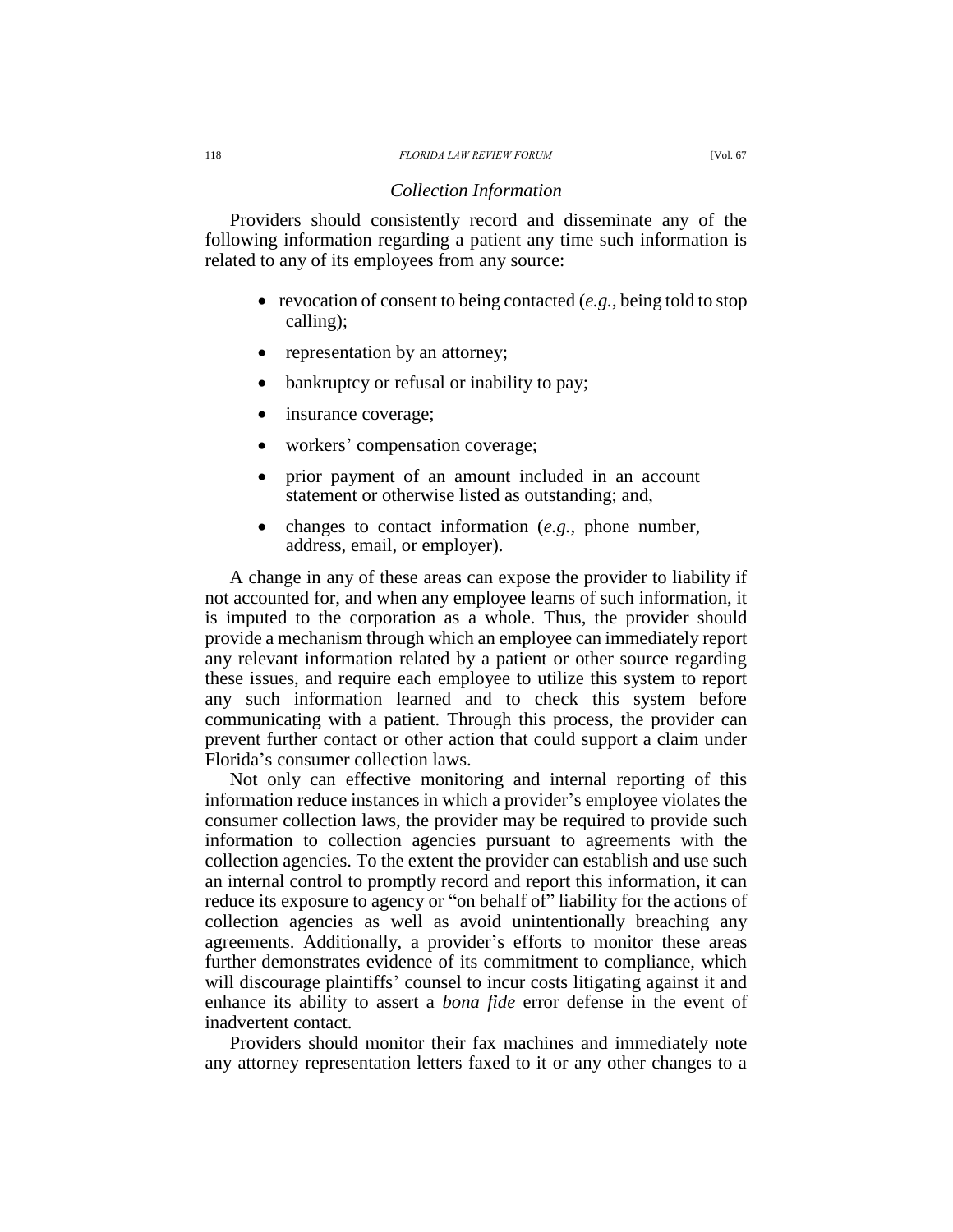patient's collection information. If a fax number or email address is not monitored or otherwise utilized, providers should consider disconnecting or discontinuing it so that they can defend against claims that they acquired knowledge via fax or email of a patient's bankruptcy, that a patient retained counsel, or similar changes that prohibit communications to collect amounts owed by a patient.

Additionally, providers must ensure that patient information is immediately updated as soon as any payments are received to cover a patient's treatment or as soon as any information relating to insurance or other coverage is received. Concomitantly, enhancing a provider's ability to prevent account statements from going out once payments are made or coverage information is acquired will prevent claims under the consumer collection laws. Immediate dissemination and the ability to prevent bill generation and mailing can deter claims.

### *Review Patient Agreements for Consent and Arbitration Provisions*

Providers should not only monitor the means by which a patient or his attorney may contact it, but they should attempt to contract with the patient to define these means. Additionally, providers should expressly obtain patient consent to communications via cell phone or any other method by which the provider might contact a patient.

Providers should clarify acceptable methods for a patient to withdraw his or her consent by requiring the patient to reach out to a regularly monitored email address and/or mailing address. Although such a defense might not ultimately prevail if asserted alone as any knowledge acquired by an employee is imputed to the entire company, such a contractual provision may reduce unintended improper contact by notifying a patient how he or she can put a stop to contact, which in turn may prevent some cases from ever arising.

Providers should also consider whether to include in their agreement a provision requiring patients to consent to arbitration, rather than litigation in state or federal court, for disputes arising out of treatment, billing, or otherwise as a result of the provider's relationship with the patient. Arbitration is designed to be an expedited process with less attendant costs should a matter not be promptly settled.

# *Require Employees to Note the Substance of Oral Communications with Patients.*

Providers should consider incorporating into their policies and procedures a requirement that any employee who communicates via telephone or face-to-face with a patient records notes of the substance of their conversation. Such notes do not have to be overly detailed. Even brief notations can demonstrate that later contact with a patient was not prohibited under Florida's consumer collection laws if there is no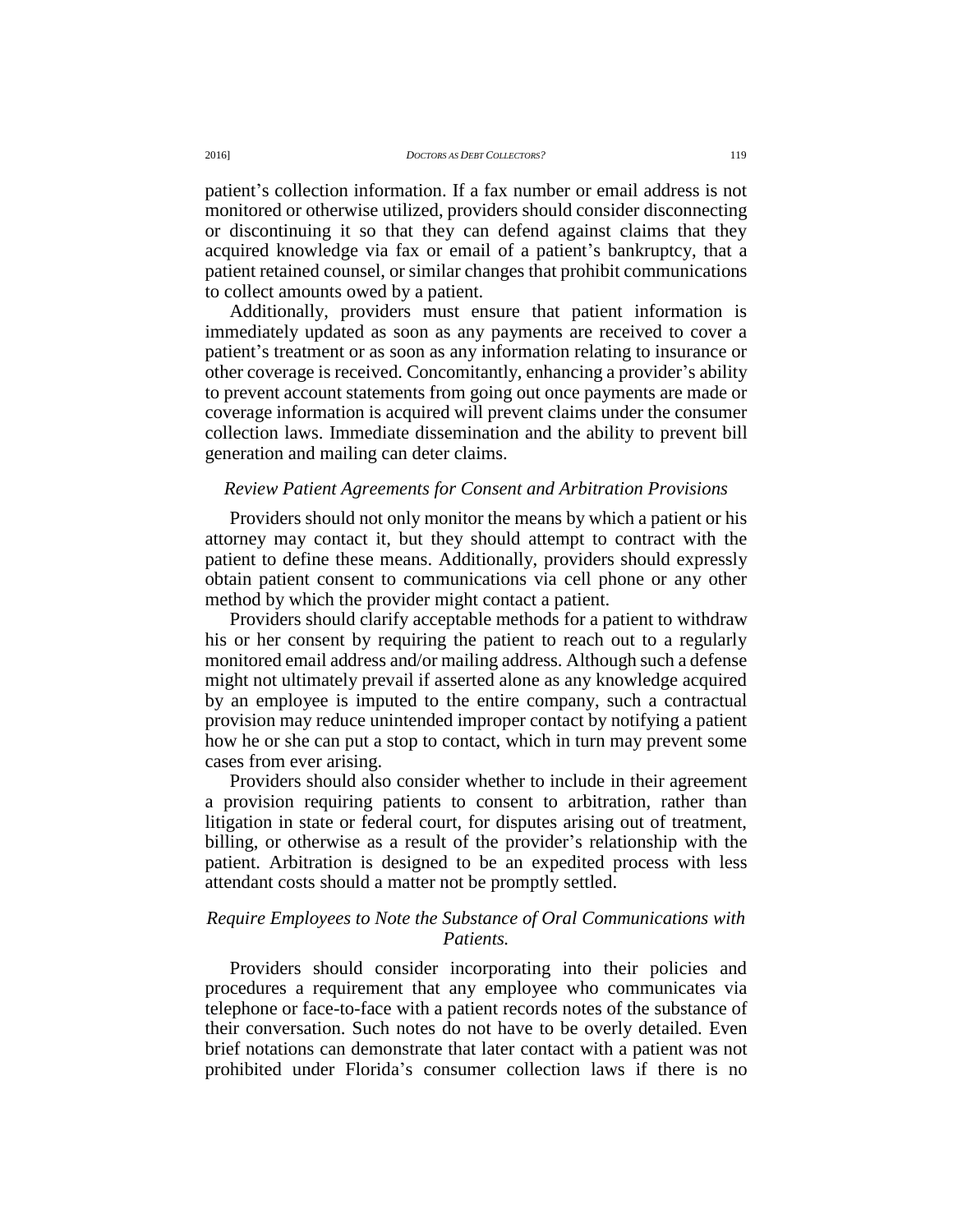indication that the provider should refrain from further contact (*e.g.*, attorney representation, bankruptcy, "do not call again," etc.). To the extent the provider establishes a consistent practice of recording certain relevant details of patient contact, the provider ensures that it has evidence to rebut a plaintiff's allegations that he or she revoked consent to contact or otherwise triggered potential liability for further communication. Even when a communication is for a routine reason that is unrelated to consumer collection, recording that fact, and noting that none of these topics came up in the communications with a patient will ensure that further contact will not expose the provider to liability and it will help the provider to ward off unsupported claims. To ease the potential burden on employees, providers should consider developing a short checklist of areas that should be noted if discussed and requiring an employee to merely indicate whether they were mentioned or not, and if so, the substance of such communication. Providers can present these checklists—which would be completed by employees during and after communications with patients and maintained as business records—to a court or other fact-finder to demonstrate that a patient did not request that the provider cease further contacting the patient, but instead the patient and provider discussed some other aspect related to treatment or services rendered. A provider thus creates a "paper trail" that evidences that the provider did not have the requisite knowledge of a patient's desire not to be further contacted, which triggers liability under the collection laws. The provider should make sure that all employees involved in patient contact and all debt collectors employed are apprised of these notes once recorded so that the provider refrains from further communications that would expose the provider to liability.

### *Create Brief Informational Chart Regarding Prohibited Contact*

In addition to enhancing one's policies and procedures and providing training on compliance, providers should consider displaying important requirements and prohibitions of these ever-more-frequent claims in visible areas where employees with frequent patient contact work. For instance, identifying the acceptable times to call, the acceptable way to leave a message, and reminding employees to consult the "do not contact" list before reaching out to a patient will reduce potential violations. It will also add to the evidence of compliance that one can present to opposing counsel or a judge.

# *Maintain Rapport with Plaintiffs' Counsel, Investigate Facts Promptly, and Resolve Claims Involving Close Legal Questions Expeditiously*

Defense counsel and providers should be ready to present underlying facts in an upfront, non-confrontational manner. It is beneficial to promptly investigate the facts of each claim or demand, as such